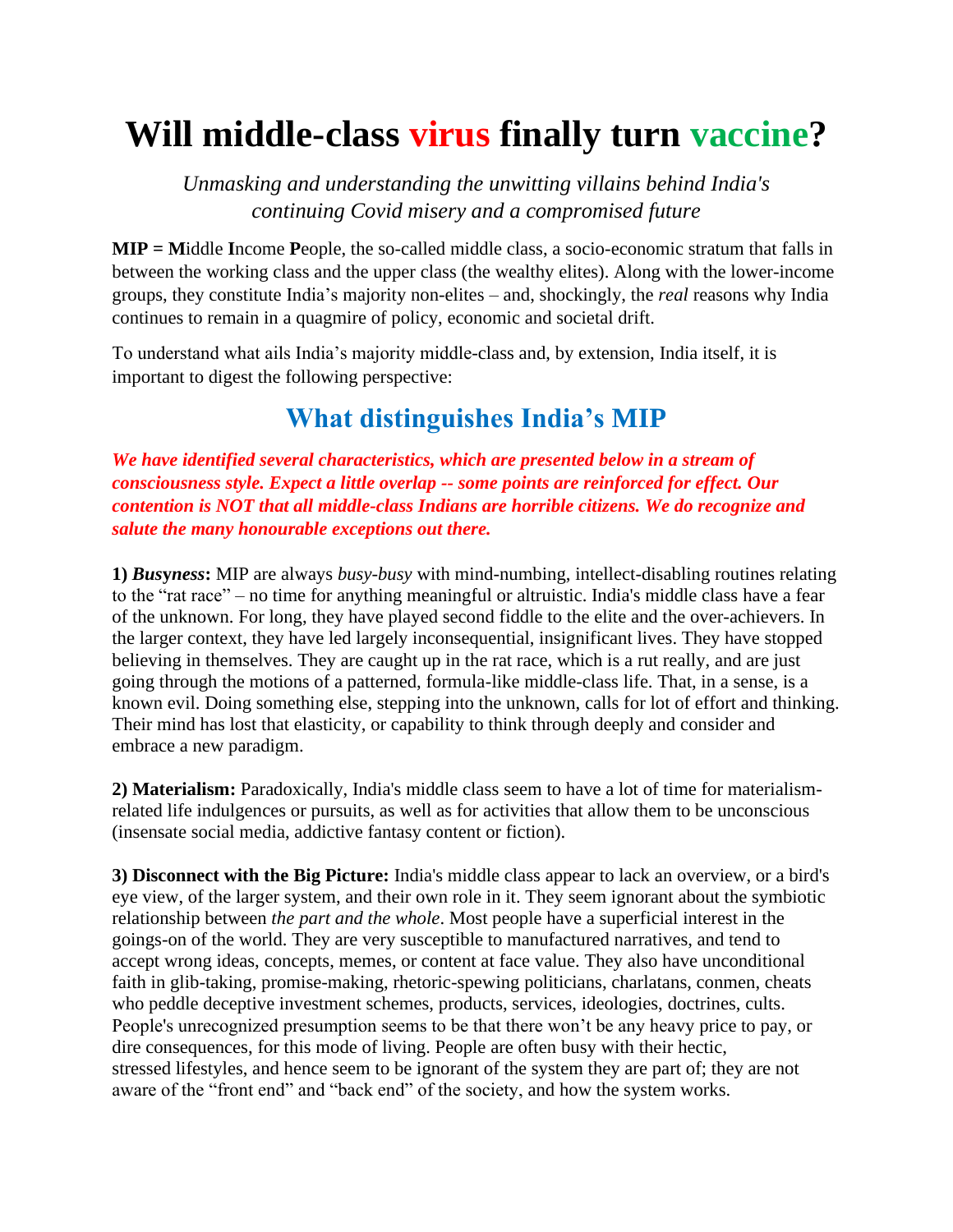**4) Cynicism** and **indifference:** Ironically, when it comes to right initiatives, campaigns, causes, or movements, ordinary people have doubts, reservations, suspicions; they are skeptical, cynical; they are unwilling to accept anything at face value. In other words, they employ double standards.

**5) Insular, passive, uninvolved attitude:** Concerns like climate change, authoritarian regimes, disempowerment of masses, onslaught of life-dominating, consciousness-corrupting, selfdiminishing technologies, all of which could harm even at an individual level sooner than later, are not really their concern. India's middle class don't seem to be bothered about such things or feel helpless.

**6) Lack of foresight, long-term vision:** India's MIP seem to nurse wishful thinking, or an irrational belief, that Doomsday is something that will happen after a very long time (maybe after several centuries). Or, they seem to have given up trying. They seem to be resigned to mankind's eventual fate in the current direction and seem to believe nothing can be done at an individual level. *Que sera sera* – what will be will be. So, why bother? Just focus on one's own personal life matters.

**7) Misplaced faith in the Establishment:** People seem to have too much faith in an untested, unverified view that some big, brainy, trustworthy, capable people are in control of the world, and that they will do the needful to save the world whenever necessary. So, ordinary people don't have to worry too much about big issues but continue to make merry, or focus on mundane personal life matters.

**8) Irresponsible behavior:** Unlike our forefathers, most of today's adults (barring exceptions) don't really seem to believe in the idea that they need to bequeath a safe planet to the future generations. Focus is on one's lifetime, and maybe their kids, if at all.

**9) Naïve notions:** Ordinary people believe they are being responsible and evolved citizens merely because they do the things listed in the first column of the three-column table above (like paying taxes, abiding by laws, complying with rules, *not* using plastic shopping bags or spitting on roads, planting a sapling, or supporting online campaigns like "#MeToo"). "I am doing my bit for the world. That should be enough. That will prevent the coming catastrophe." They also believe, naively, that poll promises, rhetoric, emotional speeches, marketing, and advertising messages are to be taken literally.

**10) Erosion of moral fiber:** There appears to be a deepening disregard for timeless values. Personal reference points for thinking, decisions and actions are being adapted to the deteriorating social settings. Tolerance for wrong things is growing by way of their conscious decision not to resist evil. Unethical compromises at a personal level are rationalized as being necessary for "practical aspects of life". People don't seem to think through how little, little compromises at an individual level will add up to systemic mess.

**11) Denial:** Having gotten used to the comforts and luxuries from the capitalist-driven ecosystem, India's middle class seem to be in denial. They are not willing to realize and accept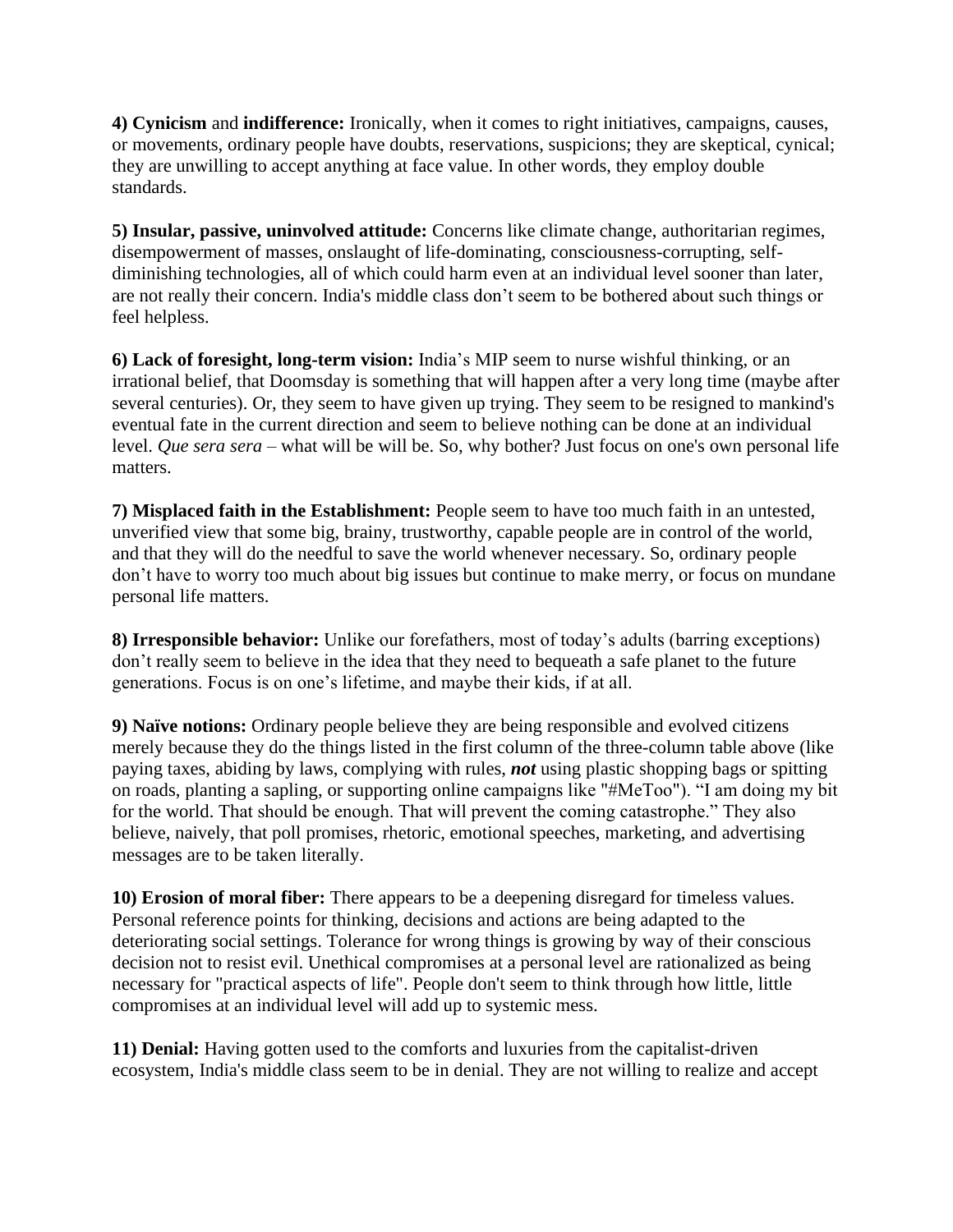that they are part of the problem and are morally responsible to come up with a creative and timeless solution.

**12) Outsourcing mentality:** History shows common folks including MIP tend to expect some messiahs or saviors to appear and save them from the brink time and again. This unreasonable hope of expecting external help and outsourcing own responsibilities to someone else continues to haunt them, hence they maintain status quo.

**13) Greed, fear** and **insecurity:** Capitalism and its system of free-market economies, which stoke endless crass consumerism, have installed a wrong Operating System (values) in the middle-class mental hard-drive (mind/brain), where vices like greed (more, more, more) are reinterpreted as desirable virtues worthy of lifelong pursuit. One's self-worth is equated with how much money, wealth, glory, or fame one has earned or accumulated. Since globalization has made it possible for the 20th-century middle class to amass more than their parents in terms of absolute numbers, they believe the current system must be good, desirable, and need not be changed. They are afraid any change will end their joy ride on the gravy train.

**14) Sense of entitlement and laziness:** Capitalism and globalization have made it relatively easier for the middle class to access "goodies" with relatively minimal, predictable efforts (systemic formula route of *kindergarten > school > college > university > job > career > savings > investments > returns > enjoy, enjoy, enjoy*). Use of this formula, and subsequent access to "goodies" without too much of a struggle, have created a sense of accomplishment that is largely blind to other related facts (*plunder of the planet, pathetic societal systems and processes in terms of poor infrastructure, under-development, pervasive corruption; or even struggles of the under-class, abject poverty and deprivations at the lower strata of the society*). This, in turn, has created a sense of entitlement and a tendency to take things for granted. There is no more an incentive to go the extra mile, work harder, contribute to the community individually. Nor to continue to improve oneself, one's range of knowledge. Any calls for that can be neutralized with excuses like being stressed out already by the hectic rat race and the formula family life.

**15) Cowardice:** Owing to continual systemic disempowerment of the individual via both centralization of power (through outsourcing of personal responsibility toward the society) and reinforced messages about the smallness of an individual vis-à-vis the system, India's middle class have become cowardly – reluctant to fight the right fight, scared of consequences from the "Big Brother", or implications for a 'set' life.

**16) Corruption:** Middle-class people themselves are corrupt (by that we don't refer to things like taking bribes but the corruption of intellect, values, inner reference points, so forth). India's middle class explain away their corruption by blaming the larger system. They blame their perceived helplessness on the harsh realities of "practical aspects of life". Capitalism's freemarket economies allow the middle class to be corrupt and yet live comfortable lives without the pricks of conscience. People have got addicted to this form of living where access to "goodies" is unhindered despite their own corruption, and their own lack of direct resistance to systemic corruption.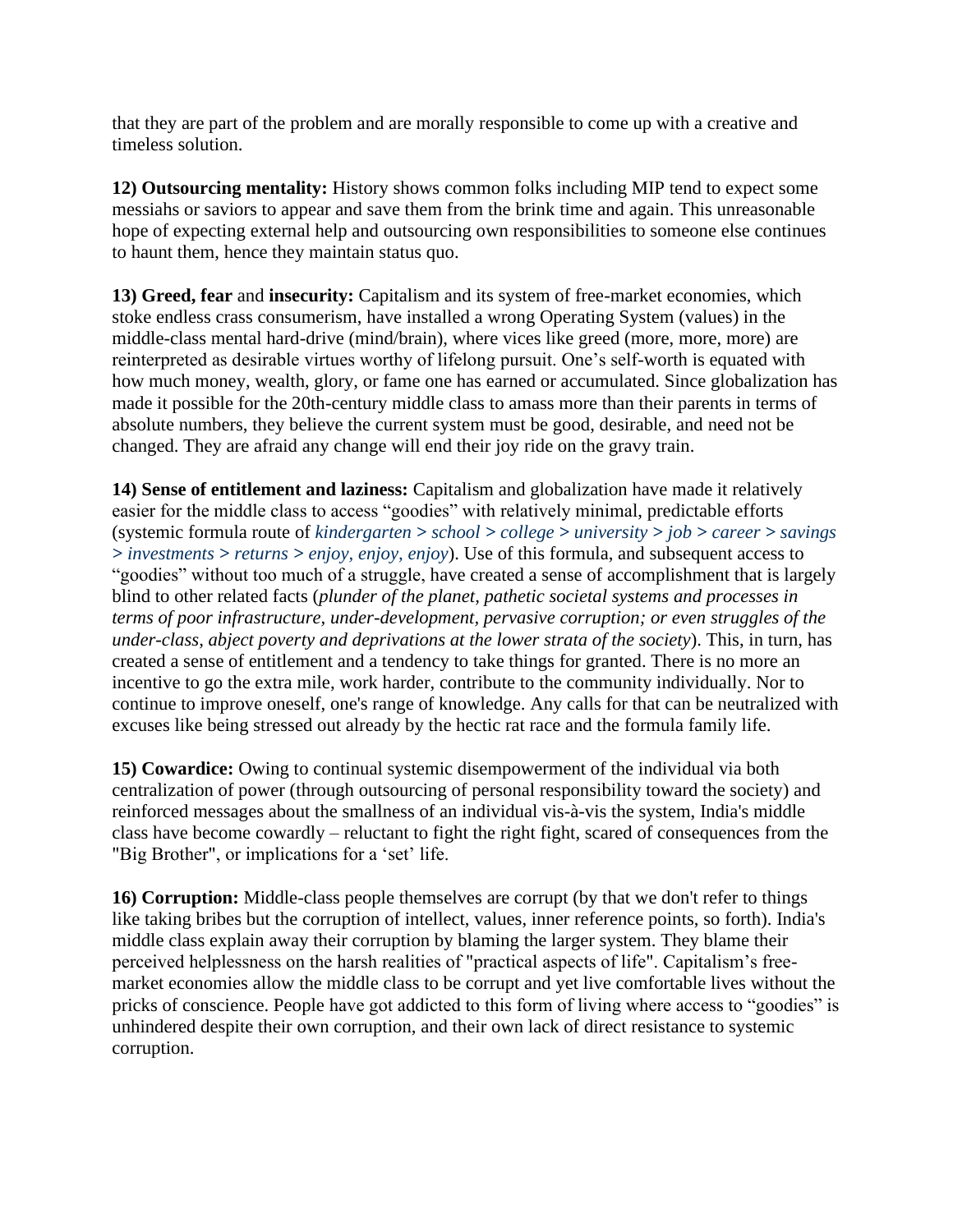**17) Zombification:** The mental bandwidth, or brain-power (intellect), of the MIP has been compromised because of a variety of factors: poor self-esteem; long and sustained under-use of mental strengths; excessive exposure to continual subliminal messages from the System (through advertising, social roles, media content, marketing communications, so on) that tell them: "*Individually, you are a small person incapable of doing BIG things; do not attempt BIG things because life can get scary, difficult, you'll land in trouble and end up losing what you already have, what you have worked for so long. Just follow the system, just follow the formula route, just follow the herd. Do not think too much, do not stray from the beaten path. Stay the course of the herd*". So, middle-class zombies merely *exist*; they do NOT truly *live*. Intellectually, they are the equivalent of the living dead.

**18) Fatalism or cop-out:** This is the idea that the larger system is beyond repair and redemption, and there is little an individual could do to make a positive difference to the big picture. Another idea is that he/she individually is not contributing much to the systemic mess, so can't be held responsible; and if he/she is guilty of contributing to the mess, then he/she still can't be held responsible because he/she has no choice – the System has trapped him/her, and the system is responsible for the mess, not him/her.

**19) Ignorance:** MIP are not fully aware of the extent of mess at the systemic level because it is not easily perceptible or visible. India's middle class have lost the ability to connect the dots and comprehend the Big Picture grimness. There is also selective or wilful blindness to facts, figures. There is vague, magical or wishful thinking that Doomsday won't happen now or in near future, or in one's own lifetime, but in some distant, distant time, centuries or millennia or aeons later. This is actually an effect of the under-use of their intellect and potential, and reflects both intellectual laziness and stunted personal growth, in terms of knowledge. The middle-class person is a semi domain-expert, and does not really have depth of understanding of any other subject outside of his/her domain or field of endeavor. *(This should not be confused with laserlike focus on identified personal priorities.)*

**20) The "comfort zone" factor:** A typical middle-class person is invested in his/her own domain (career, profession, or vocation) too much. "Domain is universe" – that is his/her mindset. Mind has got neurally "paired" with one's career/profession far too much that one's identity is linked to the associated role, to the exclusion of other roles and responsibilities as a citizen or member of a community/society. Mind's visualization since childhood has progressed till retirement in that domain role where all psychic energy is invested in optimizing or maximizing "returns" (that is, reaching the highest possible position in one's profession, and making as much money as possible in that line, or through investments of savings in quick highreturn avenues). So, any other activity contrary to this visualized mind-track generates resistance – because it's not the "comfort zone". Extra efforts will be put only if such efforts (like an executive MBA course, or some sort of professional certification course, or skill learning) are seen as definitely helpful to progressing faster on the visualized mind-track. Else, not.

**21) Primitive notion of citizenship:** The System lulls one into believing that to be considered a good, responsible citizen at all times, irrespective of the Big Picture situation, all one needs to do is this: *cast your vote every five years; pay taxes regularly; don't litter streets or spit in public; use biodegradable shopping bags; make occasional donations, charity or perform volunteer*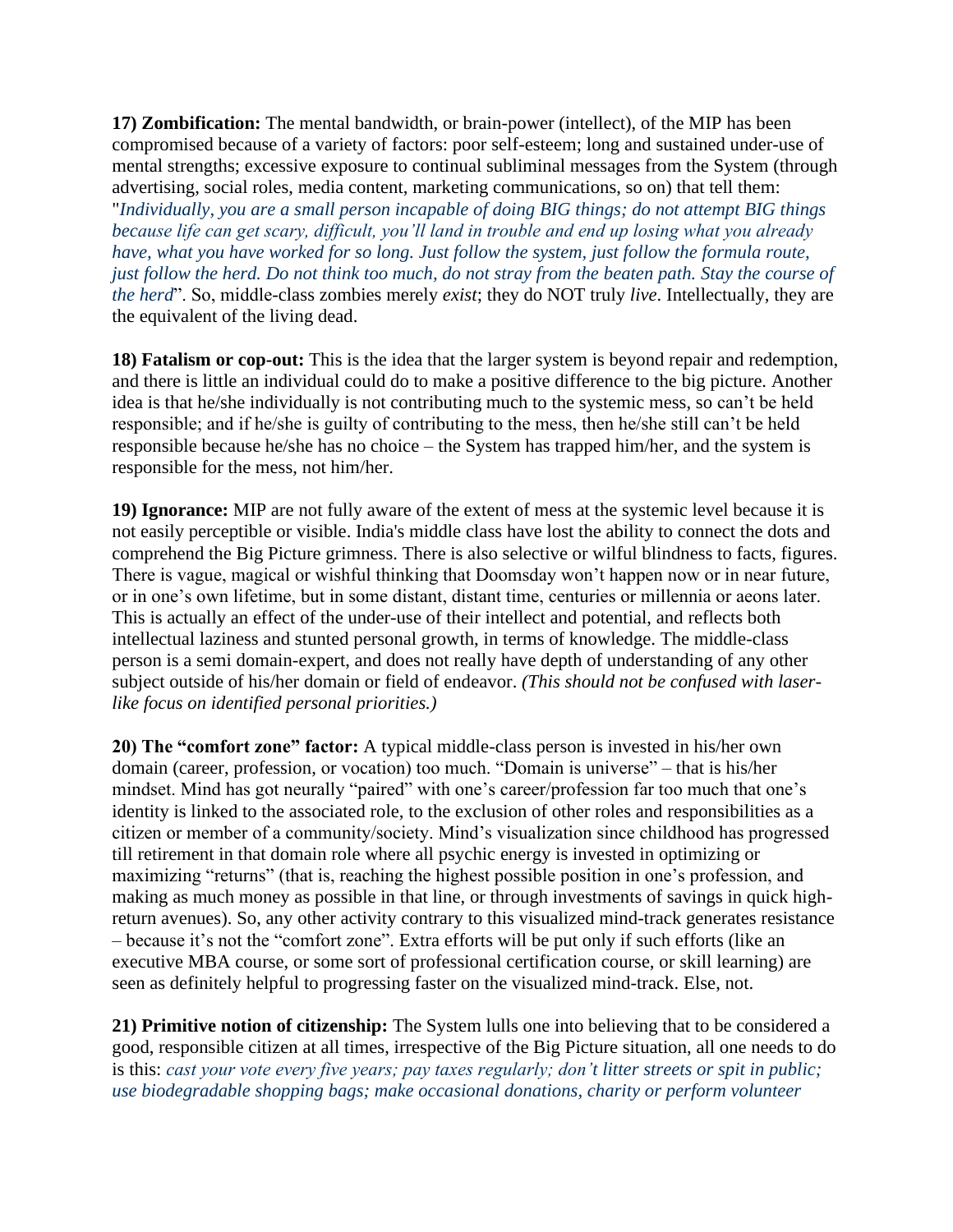*work; read spiritual books and self-improvement books; attend spiritual discourses, be devout; watch devotional movies, or listen to devotional music; don't commit crime, don't break law*. India's middle-class people are only too willing and happy to play this role. Very convenient and easy.

**22) Weakness for "cheap thrills":** MIP have a huge weakness for Mammon. They simply love living a "pleasure-rich" easy life, in the form of birthday parties, social get-togethers, festival functions, picnics, travel, excursions, potlucks, barbecues, shopping, investments, profits, material accumulation – basically sense-gratifications or indulgences, without an iota of idea of what kind of impact this global lust for sustained, ever-increasing consumption has on the planet as well as on the society.

**23) Frog mentality:** Like the frog in a bowl of boiling water on stove, most MIP are incapable of comprehending impending danger until it punches them in the face. Till the last moment, or until it is too late for any course-correction, they are happy to continue living in the only pattern they know of and are comfortable following it. The travails of Indians in the COVID-19 situation is a classic testimony to this frog mentality.

**24) Integrity deficit:** Most MIP lack inner sincerity vis-à-vis individual responsibility toward the System, society, or community. So, although a person may realize at a deeper level that he/she needs to do much more (like playing a proactive role, contributing/giving more, and cutting down on greed-fuelled consumption), lack of both courage and conviction (and other good traits or virtues like faith, steadfastness, discipline) ensure each person wilfully compromises at an individual level, while expecting others to do the right thing. Unless it becomes utterly shameful, untenable, inevitable, or inescapable, MIP will tend to avoid taking the plunge into game-changing Big Picture initiatives. In a sense, they don't want the Game to change – because they themselves are invested in, and content with, the Game.

**25) Ego:** MIP are slaves of personal likes, dislikes, bias, prejudice, a crooked mind. Ego-based preferences and calculations take precedence over commitment to, and cooperation for, noble causes and larger responsibilities.

**26) "***Pehle-aap***" defensive streak:** Individually, most MIP adopt a wait-and-watch mindset instead of displaying a sense of initiative and proactive attitude. MIP think Big Problems will give birth to born-leaders automatically, magically, out of thin air as it were. And such bornleaders will champion Big Causes, and lead ordinary people to safety yet again, sacrificing themselves in the process. India's middle class believe leadership is not for everyone. "*Big people should manage big, global-scale affairs whereas MIP should just stay put in the straitjacket of small roles that the System has trapped them in.*"

**27) Risk-aversion:** This is related to cowardice discussed earlier (point 15). MIP mindset is such that any perception of risk, whether real or imagined, leads to escapist or evasive attitude, and a million arguments why the perceived risk is *not* worth taking, why it is bound to fail, why it is not right; or why it is foolish or impractical. Basically, most MIP don't have the guts, the balls to do BIG things.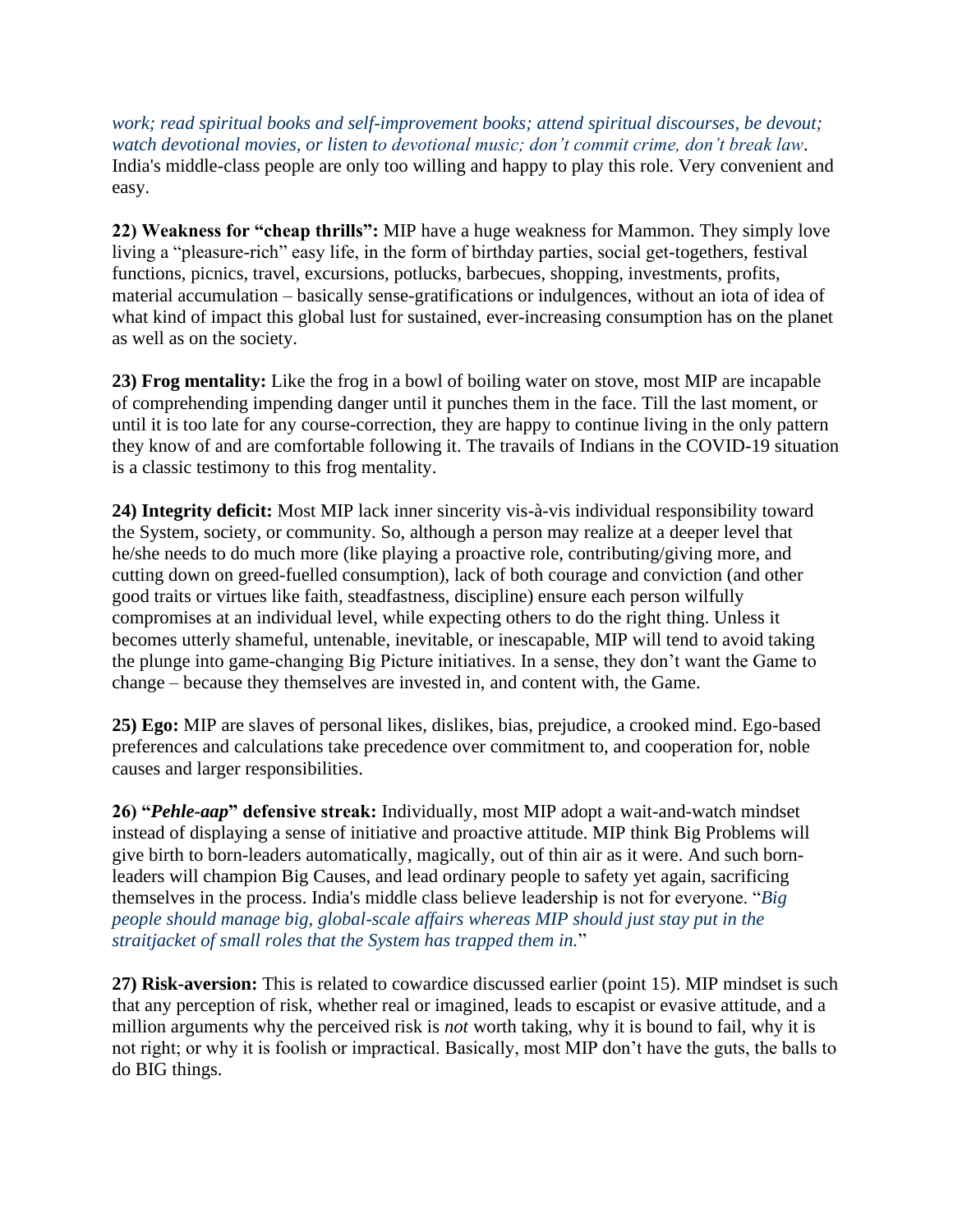**28) Poor follow-through:** Most MIP are good at talking, talking, talking; some dare to take the first step even; but later, they lose steam, lose interest, or chicken out; they have the notorious inability or incapacity for follow-through; they can't stay committed, they can't sustain the campaign over the long term. They get distracted, discouraged, or dissuaded easily.

**29) Inner conflict:** Most MIP are torn *between* responsibility toward self/family *and* larger, nonfamily responsibilities. They assume, wrongly, that larger responsibilities are not for them to shoulder but for some "*avatar purush"*, or some personages like Gandhi, Mandela, Vinobha, Martin Luther King, Mother Teresa, so on. They also think things will somehow be managed by others to avoid catastrophes; they assume they may not end up paying a huge price eventually for not taking the plunge now; they believe that the ground beneath their feet will continue to be solid and steady always for them to run their rat race, no matter what.

**30) Smug contentment:** MIP seem to think they are well-settled and "more than happy" in life and adopt an attitude of "*I don't see any major problem that needs urgent fixing. Things now are fine. And I am already doing my bit for the society in my own chosen way, hence there is no need to join others' initiatives that are more in tune with the current urgent needs of the larger society*."

We could go on, but you must have got the drift by now. India's middle class need to evolve -and quickly at that. If they don't see the writing on the wall, if they don't recognize the current model is NOT working, if they continue to expect the failed, flawed system to produce results, they will have none but themselves to blame, when the inevitable consequences catch up with them. Beware!

## **The MIP Syndrome**

## **Remedies for key symptoms**

**Symptom:** Busy-busy, hectic, stressed-out lifestyles brought about by the 'rat race'.

**Remedy:** Play a fundamentally different, bigger role in societies; be willing to accept higher responsibilities relating to the community, over and above personal interests; take individual responsibility to some extent for the well-being of the community, and stop delegating it to corrupt, ineffective or flawed institutions/officials.

**Symptom:** Narrow, obsessive focus on self, nuclear family, job, career, and other such personal interests.

**Remedy:** Evince interest in the global current affairs because in a globalized, interconnected world, everything can have implications for life, even at individual level. COVID-19 is proof.

**Symptom:** Disconnect from the Big Picture and subtext of the System; no stake in the community; no ability or inclination to question fundamental flaws as well as the makebelieve con games of those in charge of the System.